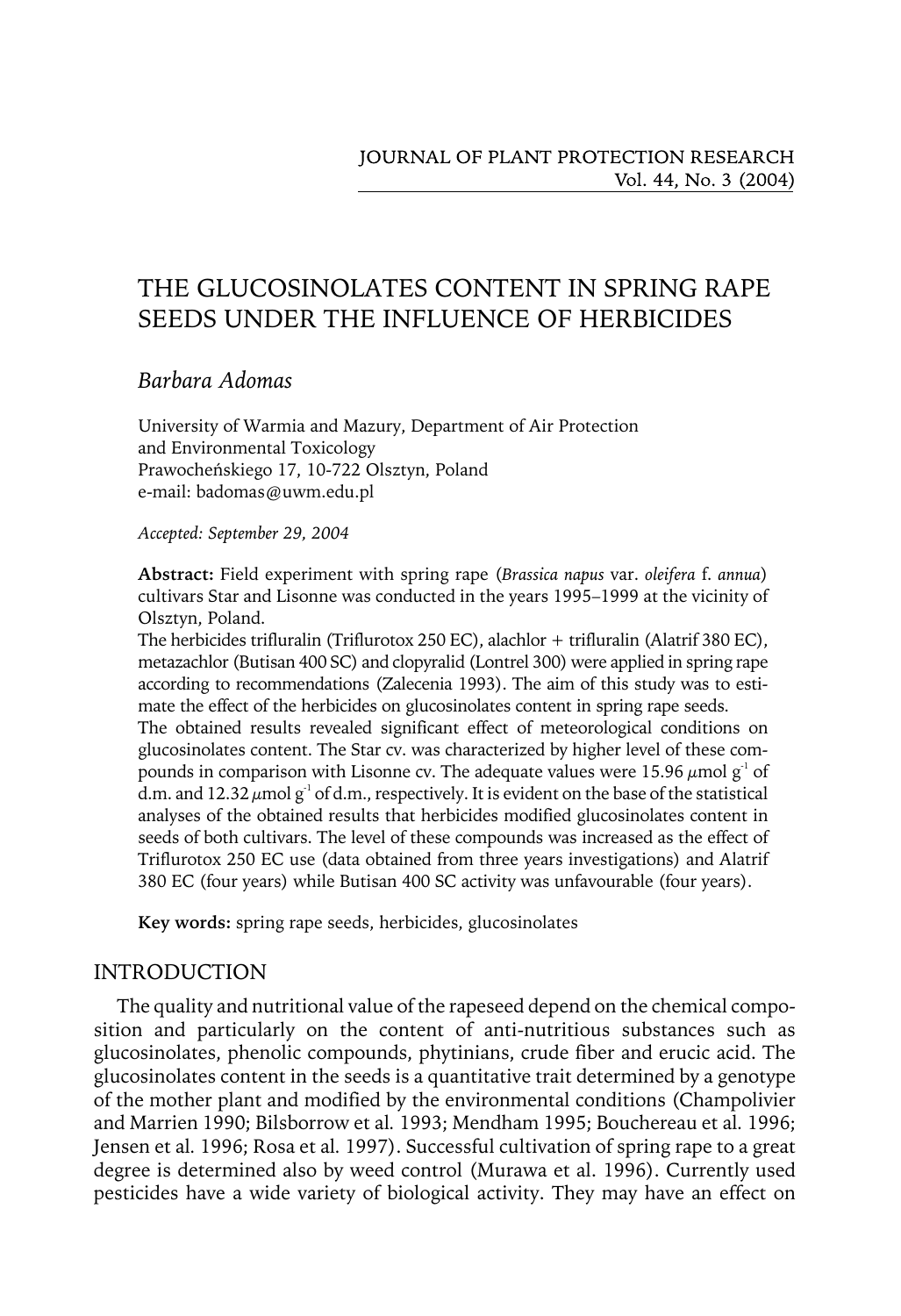physiological activity of seeds, the content of proteins, fats, fatty acids, amino acids, structural carbohydrates, mineral components and anti-nutritious compounds (Cobb 1992; Greiner and Domoney 2004).

The aim of the research work (field and laboratory) was to estimate the effect of herbicides applied in spring rape cultivars on glucosinolates content in the seeds.

### MATERIAL AND METHODS

Field experiments with spring rape (*Brassica napus* var. *oleifera* f. *annua*) cv. Lisonne and Star were conducted in the Northern part of Poland in 1995–1999. The following herbicides were used: before spring rape sowing – Triflurotox 250 SC (trifluralin) at dose of 3.5 dm<sup>3</sup> ha<sup>-1</sup> which equals 1.82 kg a. i. ha<sup>-1</sup> and Alatrif 380 EC (alachlor + trifluralin) at dose of 4.0 dm<sup>3</sup> ha<sup>-1</sup> which equals 1.82 kg a. i. ha<sup>-1</sup>; after sowing – Alanex 480 EC (alachlor) at dose of 3.5 dm<sup>3</sup> ha<sup>-1</sup> which equals 1.68 kg a. i. ha<sup>-1</sup> and Butisan 400 SC (metazachlor) at dose of 3.0 dm<sup>3</sup> ha<sup>-1</sup> which equals 1.2 kg a. i. ha<sup>-1</sup>; as well at 4–6 leafs stage – Lontrel 300 SL (clopyralid) at dose of 0.3 dm<sup>3</sup> ha<sup>-1</sup> which equals  $0.09$  kg a. i. ha<sup>-1</sup>.

The content of glucosinolates in spring rape seeds was determined by liquid chromatography following samples preparation according to Heaney et al. 1988.

The results were evaluated statistically using analysis of variance (test F) for two factors experiments (split–plot). The mean values of the plots were comparedusing test q SNK (Student-Newman-Keuls).

### RESULTS AND DISCUSSION

The synthesis of results showed that the content of glucosinolates in spring rape seeds of both cultivars was significantly dependent on weather conditions (Tab. 1). The greatest content of glucosinolates in the seeds of the Star cv. (average 20.41  $\mu$ mol g<sup>-1</sup> fat-free d.m.) was observed in the dry and warm year 1999 (Tab. 2, Fig. 1). The weather conditions of 1998 and 1999 (low precipitation and high temperatures during rape seed ripening) were also favourable for the accumulation of glucosinolates in the seeds of the Lisonne cv. (Fig. 1, Tab. 2).

The obtained results are consistent with those reported by Jensen et al. (1996) and Zilenaite and Zakarauskaite (2000) who demonstrated that dry and warm summers favoured the accumulation of glucosinolates in the seeds of spring rape.

The statistical analysis of the results indicated that the applied herbicides were the factor modifying the content of glucosinolates in the seeds of spring rape (Tab. 2). A significant increase in glucosinolates in the seeds of both rape cultivars was foundafter the application of herbicides: trifluralin (Triflurotox 250 EC) in 1995, 1996, 1997 and 1998 (on the average by  $13\%$ ) and alachlor + trifluralin (Alatrif 380 EC) in 1995, 1996, 1997 and 1998 (on the average by  $10\%$ ). A decrease in their content (on the average by 8%) was observedafter the application of Butisan 400 SC herbicide in 1995, 1996, 1997 and 1999 (Tab. 2). The varied effect of herbicides on the content of glucosinolates in the seeds of the tested rape cultivars was found also by Rotkiewicz et al*.* (1998).

The statistical evaluation of the results showed that in the subsequent experimental years the examined rape cultivars differed in the content of glucosinolates in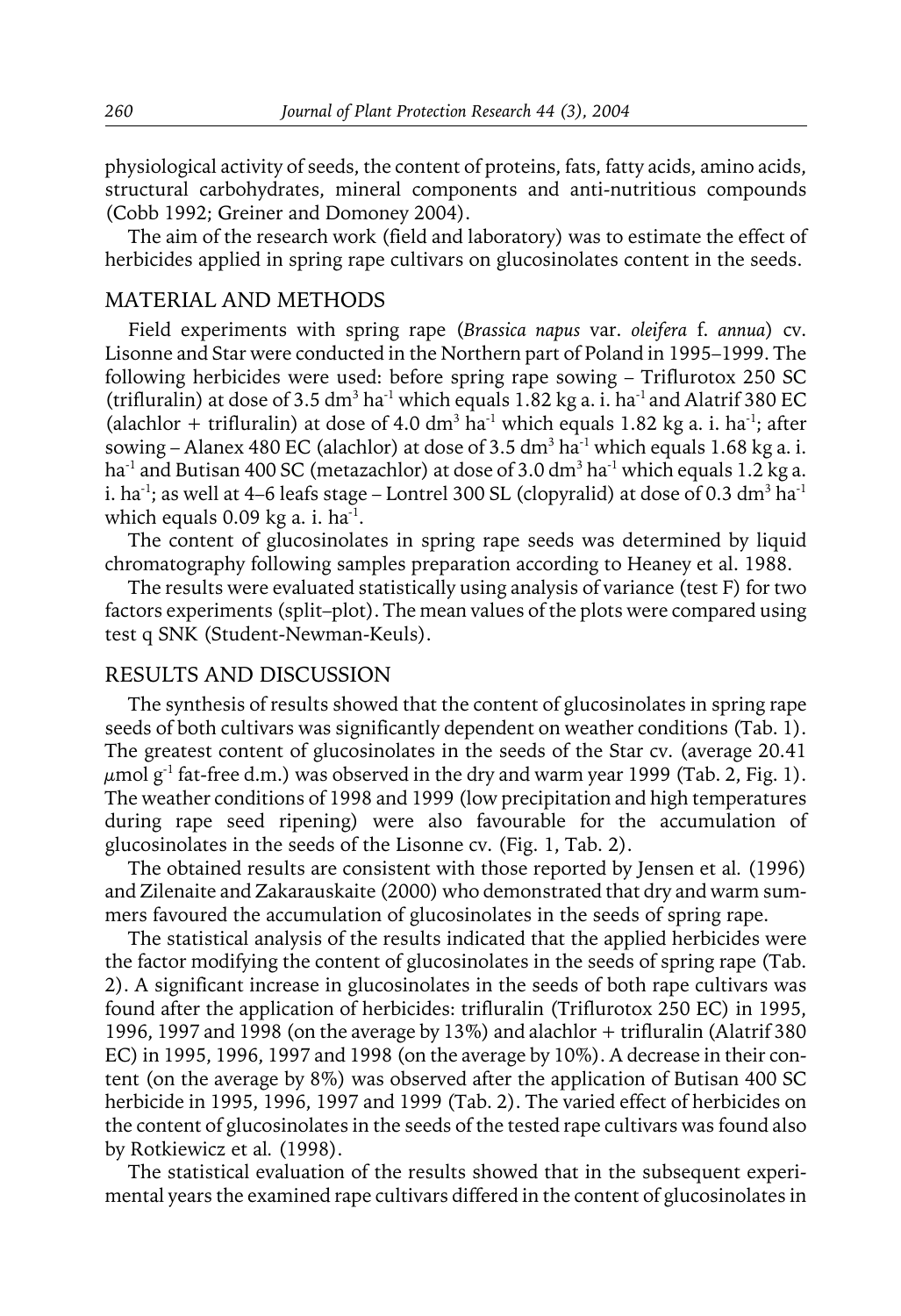|                     |                                              | Value of test F |  |  |
|---------------------|----------------------------------------------|-----------------|--|--|
| Years               | Variability                                  | Glucosinolates  |  |  |
| 1995                | Herbicides                                   | $24.89^{xx}$    |  |  |
|                     | Cultivars                                    | 2839.05**       |  |  |
|                     | Herbicides $\times$ Cultivars                | 7.61            |  |  |
| 1996                | Herbicides                                   | $152.33^{**}$   |  |  |
|                     | Cultivars                                    | $49.71^{xx}$    |  |  |
|                     | Herbicides $\times$ Cultivars                | $163.44^{**}$   |  |  |
| 1997                | Herbicides                                   | $44.71^{xx}$    |  |  |
|                     | Cultivars                                    | $288.13^{xx}$   |  |  |
|                     | Herbicides $\times$ Cultivars                | 170             |  |  |
| 1998                | Herbicides                                   | 0.11            |  |  |
|                     | Cultivars                                    | $10.47^{xx}$    |  |  |
|                     | Herbicides $\times$ Cultivars                | 0.99            |  |  |
| 1999                | Herbicides                                   | 0.32            |  |  |
|                     | Cultivars                                    | $162.89**$      |  |  |
|                     | Herbicides $\times$ Cultivars                | 0.90            |  |  |
| Synthesis 1995-1999 | Years                                        | $55.18**$       |  |  |
|                     | Herbicides                                   | $4.86^{xx}$     |  |  |
|                     | Years $\times$ Herbicides                    | 0.48            |  |  |
|                     | Cultivars                                    | $6.47^{xx}$     |  |  |
|                     | Herbicides $\times$ Cultivars                | 1.91            |  |  |
|                     | Years $\times$ Cultivars                     | $94.87**$       |  |  |
|                     | Years $\times$ Herbicides $\times$ Cultivars | $1.92^{x}$      |  |  |

Table 1. Synthetic analysis of variance of glucosinolates ( $\mu$ mol g<sup>-1</sup> fat-free d.m.) in spring rape seeds

#### $p = 0.05$

 $x_{\text{p}} = 0.01$ 

the seeds (Tab. 1). It was found that the seeds of the Star cv. accumulated on the average by 29% more glucosinolates than the seeds of the Lisonne cultivar. (Tab. 2).

The level of glucosinolates in the seeds of the Star cv. was similar to that reported by Butkute et al. (2000) and Zilenaite and Zakarauskaite (2000). According to Mendham (1995) this level could be modified by the maternal factor and the 1000 seedweight. A linear increase in the content of glucosinolates in the seeds of this cultivar in correlation with the increasing 1000 seedweight was also observed by Butkute et al. (2000) and Jensen et al*.* (1996).

The quality of industrial seeds of double low rape is specified in Poland with Polish Norm PN-90/-R66151. The norm determines the acceptable content of glucosinolates in rape seeds at the level of 25  $\mu$ mol g<sup>-1</sup> fat-free d.m. This value is twice as low as the one acceptedin other countries of the European Union. The present study revealed an increase in the glucosinolates content in the seeds of both spring-rape cultivars after application of Triflurotox 250 EC (on the average by 13%, to the value of 13.52  $\mu$ mol g<sup>-1</sup> fat-free d.m.) and Alatrif 380 EC (on the average by 10%, to the value of 13.00  $\mu$ mol g<sup>-1</sup> fat-free d.m.). The increased glucosinolates level does not exceed the level accepted by the norm. Moreover, it was shown that herbicide Butisan 400 SC decreased the content of the tested anti-nutritional compounds in seeds of both examined spring-rape cultivars, on the average, by 8%.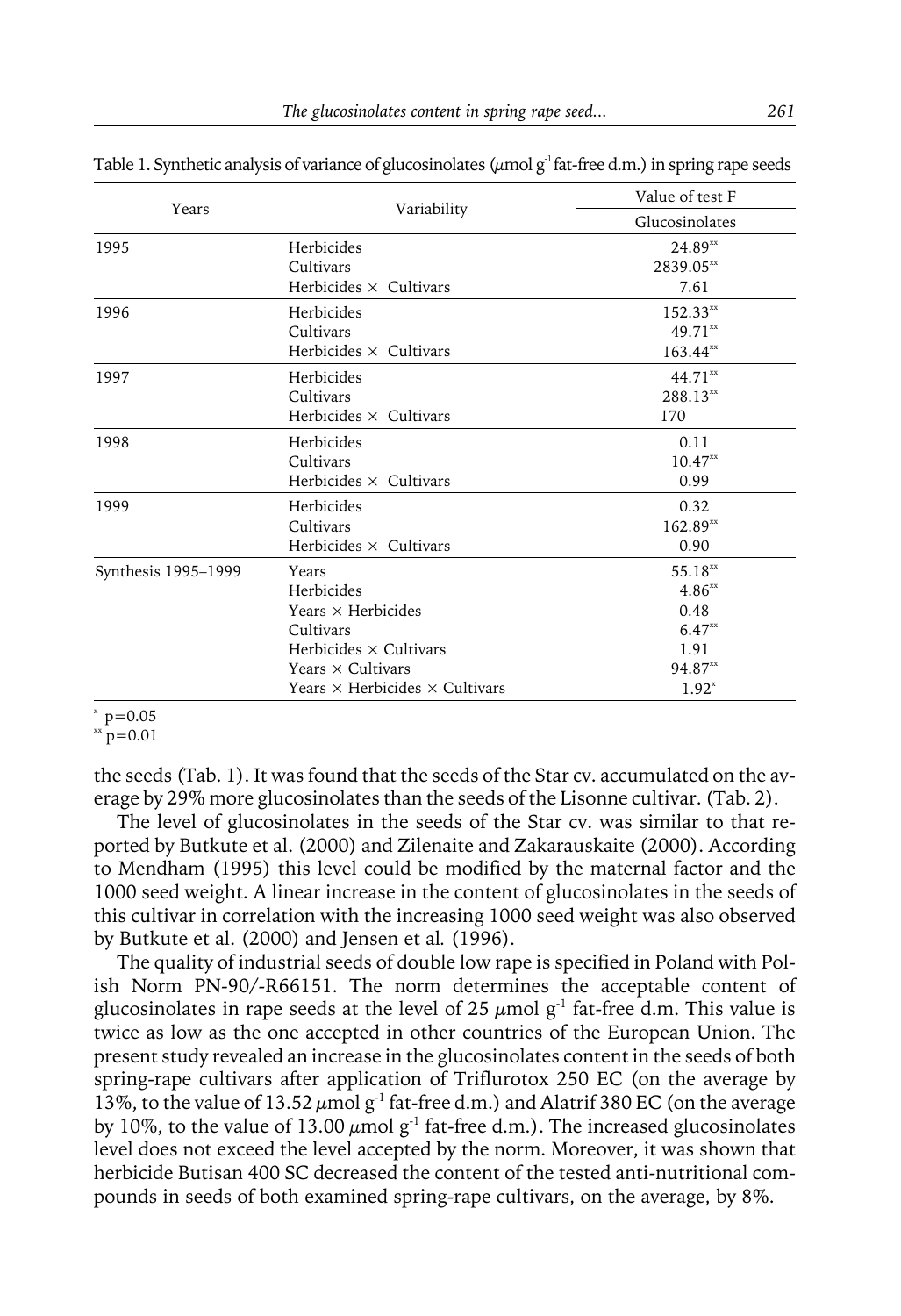

Fig. 1. Mean monthly temperatures andprecipitation total in the experimetal periodby the meteorogical point Bałcyny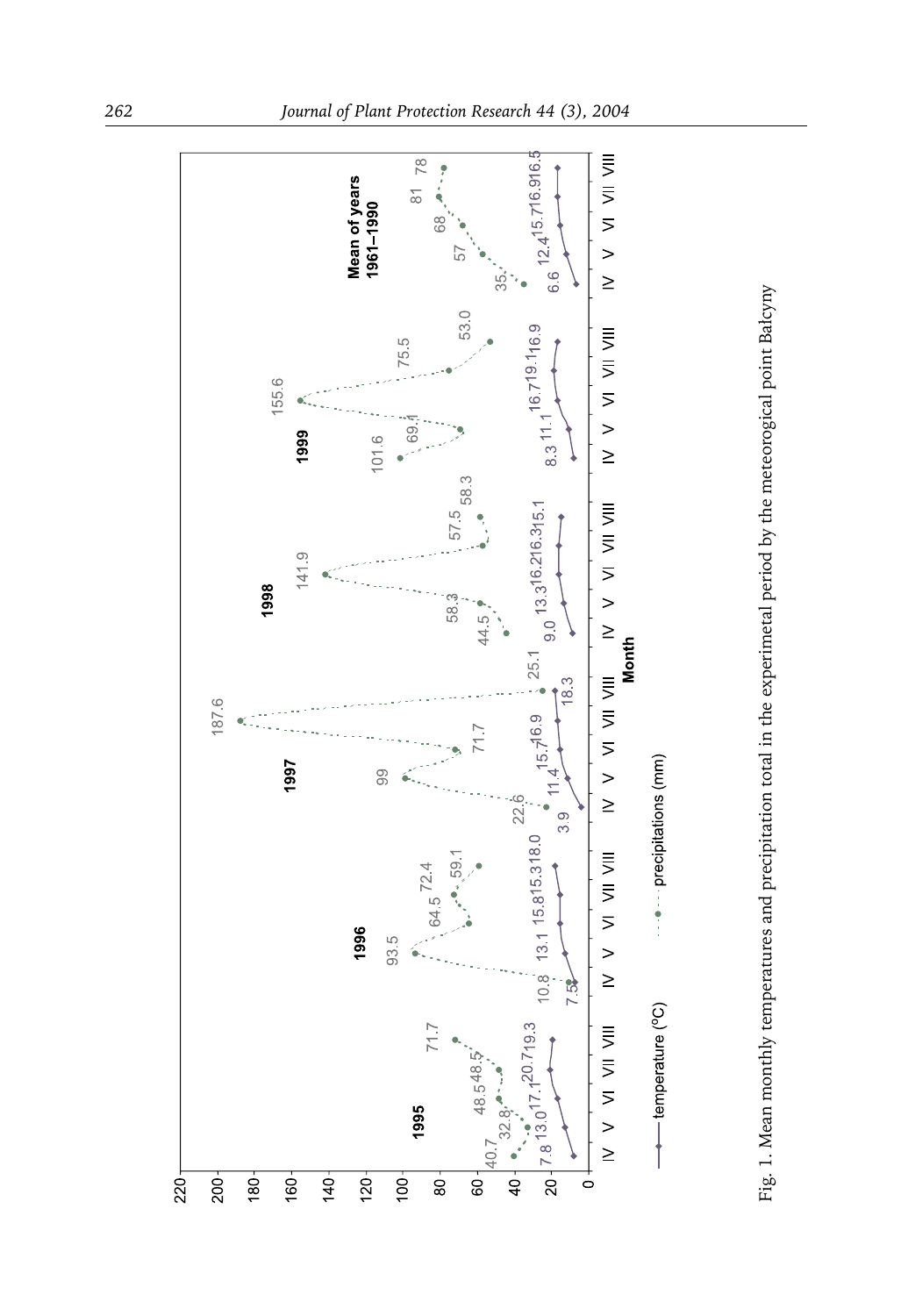| Glucosinolates                  |            |                    |       |       |      |             |  |  |
|---------------------------------|------------|--------------------|-------|-------|------|-------------|--|--|
| Years                           | Factors    | Objects            | X     | 土     | SEM  | <b>SNK</b>  |  |  |
| 1995                            | Herbicides | Control            | 12.66 | $\pm$ | 1.98 | cBC         |  |  |
|                                 |            | Triflurotox 250 EC | 15.2  | $\pm$ | 2.17 | aA          |  |  |
|                                 |            | Alanex 480 EC      | 11.81 | 士     | 1.87 | сC          |  |  |
|                                 |            | Butisan 400 SC     | 10.86 | 士     | 1.55 | dD          |  |  |
|                                 |            | Lontrel 300 SL     | 14.11 | $\pm$ | 2.21 | bAB         |  |  |
|                                 |            | Alatrif 380 EC     | 13.84 | $\pm$ | 1.85 | bAB         |  |  |
|                                 | Cultivars  | Star               | 17.04 | 土     | 0.6  | $\mathbf X$ |  |  |
|                                 |            | Lisonne            | 8.83  | $\pm$ | 0.31 | Y           |  |  |
| 1996<br>Herbicides<br>Cultivars |            | Control            | 11.34 | $\pm$ | 0.53 | bB          |  |  |
|                                 |            | Triflurotox 250 EC | 10.92 | $\pm$ | 0.56 | cCD         |  |  |
|                                 |            | Alanex 480 EC      | 10.73 | $\pm$ | 0.09 | cD          |  |  |
|                                 |            | Butisan 400 SC     | 10.16 | 士     | 0.13 | dF          |  |  |
|                                 |            | Lontrel 300 SL     | 11.2  | 士     | 0.52 | bBC         |  |  |
|                                 |            | Alatrif 380 EC     | 12.66 | $\pm$ | 0.15 | aA          |  |  |
|                                 |            | Star               | 11.37 | $\pm$ | 0.3  | X           |  |  |
|                                 |            | Lisonne            | 10.96 | 士     | 0.23 | Y           |  |  |
| 1997                            | Herbicides | Control            | 11.45 | 士     | 0.49 | B           |  |  |
|                                 |            | Triflurotox 250 EC | 12.51 | $\pm$ | 0.58 | A           |  |  |
|                                 |            | Alanex 480 EC      | 10.35 | $\pm$ | 0.53 | C           |  |  |
|                                 |            | Butisan 400 SC     | 10.2  | 土     | 0.37 | C           |  |  |
|                                 |            | Lontrel 300 SL     | 11.15 | $\pm$ | 0.68 | B           |  |  |
|                                 |            | Alatrif 380 EC     | 12.29 | $\pm$ | 0.51 | A           |  |  |
|                                 | Cultivars  | Star               | 12.47 | $\pm$ | 0.25 | X           |  |  |
|                                 |            | Lisonne            | 10.19 | 土     | 0.21 | Y           |  |  |
| 1998                            | Herbicides | Control            | 16.46 | 士     | 1.22 | a           |  |  |
|                                 |            | Triflurotox 250 EC | 18.39 | 士     | 1.29 | a           |  |  |
|                                 |            | Alanex 480 EC      | 17.4  | 士     | 1.35 | a           |  |  |
|                                 |            | Butisan 400 SC     | 17.39 | $\pm$ | 2.21 | a           |  |  |
|                                 |            | Lontrel 300 SL     | 17.42 | 土     | 1.39 | a           |  |  |
|                                 |            | Alatrif 380 EC     | 18.52 | 士     | 1.25 | a           |  |  |
|                                 | Cultivars  | Star               | 18.52 | 士     | 0.95 | X           |  |  |
|                                 |            | Lisonne            | 16.67 | $\pm$ | 0.6  | Y           |  |  |
| 1999                            | Herbicides | Control            | 18.00 | 士     | 1.41 | a           |  |  |
|                                 |            | Triflurotox 250 EC | 17.93 | 士     | 1.29 | a           |  |  |
|                                 |            | Alanex 480 EC      | 17.14 | 士     | 1.46 | a           |  |  |
|                                 |            | Butisan 400 SC     | 17.77 | 士     | 1.19 | a           |  |  |
|                                 |            | Lontrel 300 SL     | 17.5  | 士     | 1.6  | a           |  |  |
|                                 |            | Alatrif 380 EC     | 17.67 | 士     | 1.45 | a           |  |  |
|                                 | Cultivars  | Star               | 20.41 | $\pm$ | 0.44 | X           |  |  |
|                                 |            | Lisonne            | 14.94 | $\pm$ | 0.3  | Y           |  |  |

Table 2. Glucosinolates ( $\mu$ mol g<sup>-1</sup> fat-free d.m.) of spring rape seeds

SEM – standard error of mean

Letters following mean q SNK test homogeneus groups: small letters mean significant differences at p=0.05; while capital letters at p=0.01

A, b, c... A, B, C ... for comparison of herbicides

x, y, z ... X, Y, Z ... for comparison of cultivars

*Source:* Owen elaboration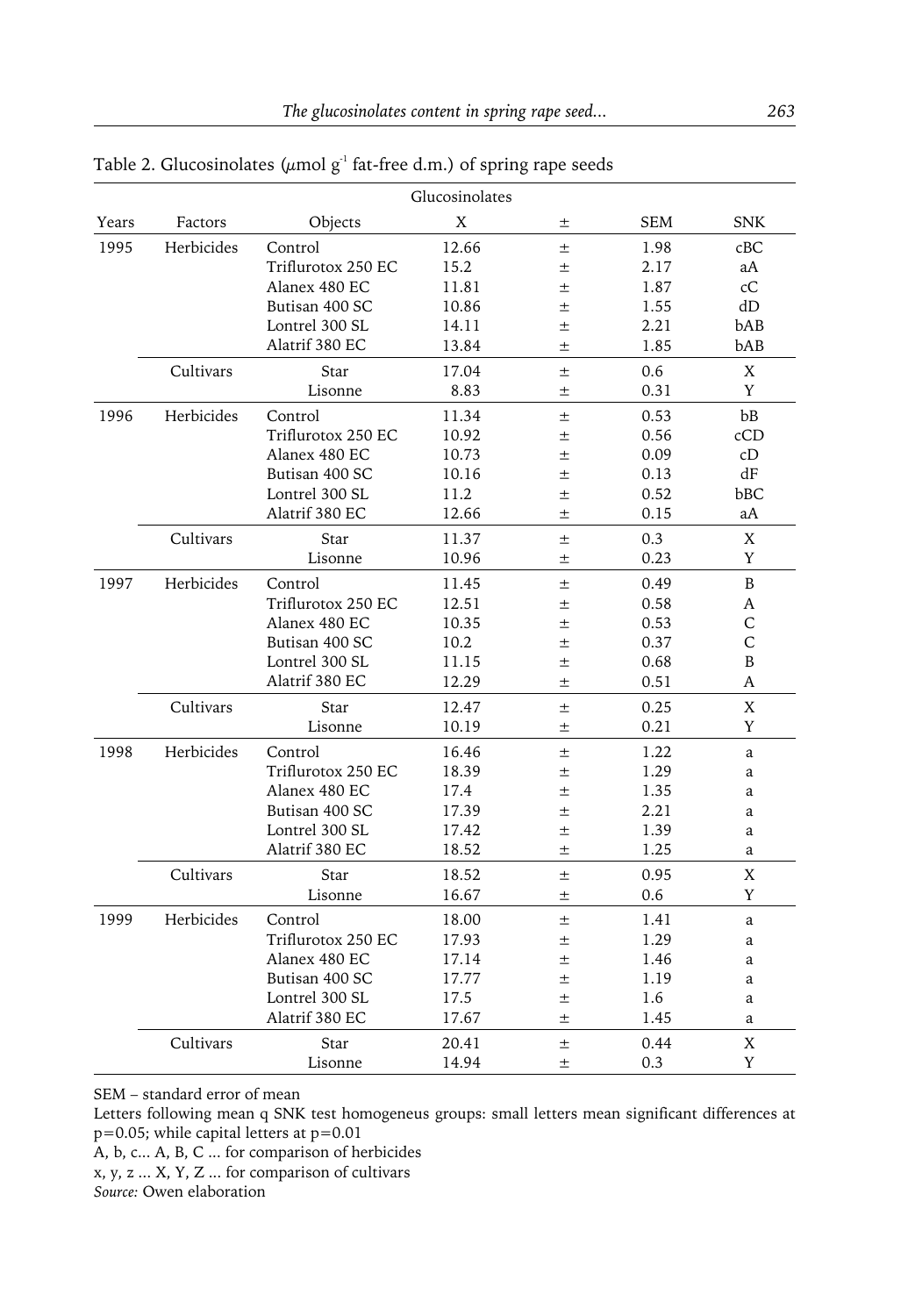### REFERENCES

- Bilsborrow P.E., Evans E.J., Zhao F.J. 1993. The influence of spring nitrogen on yield, yield components andglucosinolate content of autumn sown oilseedrape (*Brassica napus* L.). J. Agric. Sci., 120 (2): 219–224.
- Bouchereau A., Clossais-Besnard N., Bensaoud A., Leport L., Renard M. 1996. Water stress effects on rapeseed quality. Eur. J. Agron., 5 (1–2): 19–30.
- Butkute B., Masauskiene A., Sidlauskas G., Sliesaraviciene L. 2000. Accumulation of glucosinolates in the seedof spring oilseedrape (*Brassica napus* L.). Sodininkyste-ir-Darzininkyste 19 (3)–2: 294–305.
- Champolivier L., Marrien A. 1990. Comparison of growth, yield, yield components and seed quality of an'hybrid – line' composite versus a classical line. Proceedings of  $10<sup>th</sup>$  International Rapeseed Congress, Canaberra, Australia. CD ROM.
- Cobb A. 1992. Herbicides and plant physiology. Chapman and Hall, 2–6 Boundary Row, London SE1 8HN.
- Greiner R., Domoney C. 2004. The potential of genetically modified legume and oilseed crops for food and non-food use. p. 261–276. In "Recent advances of research inantinutritionnal factors in legume seeds and oilseeds". Proceedings of the fourth international warkshop on antinutritional factors in legume seeds and oilseeds, Toledo (Spain) 8–10 March 2004, EAAP publication No. 110.
- Heaney R.K., Spinks E.A., Fenwick G.R. 1988. Improved method for the determination of the total glukosinolate content of rapeseed by determination of enzymically released glucose. Analyst 113 (10): 1515–1517.
- Jensen C.R., Mogensen O., Mortensen G., Fieldsen J.K., Milford M.N., Andersen M.N., Thage J.H. 1996. Seedglucosinolate, oil andprotein contents of field-grown rape (*Brassica napus* L.) affected by soil drying and evaporative demand. Field Crop. Res., 47 (2–3): 93–105.
- Mendham N.J. 1995. Physiological basis of seedyield and quality in oilseed rape. p. 485–490. In "Proceedings of Rapeseed today and tomorrow".9 th International Rapeseed Congres, UK 4–7 July, Cambridge, U.K., PP.
- Murawa D., Adomas B., Bowszys T. 1996. Jakość nasion podwójnie ulepszonych odmian rzepaku jarego w zalżności od stosowanych herbicydów. Rośliny Oleiste/Oilseed Rape XVII, 2: 367–375.
- Polska Norma PN-90/R-66151. Rośliny przemysłowe oleiste. Ziarno rzepaku i rzepiku podwójnie ulepszonego.
- Rosa E.A.S., Heaney R.K., Fenwick G.R., Portas C.A.M. 1997. Glucosinolates in crop plants. Hort. Rev., 19: 99–215.
- Rotkiewicz D., Murawa D., Konopka J., Adomas B. 1998. Wpływ herbicydów na zawartość związków antyżywieniowych w nasionach rzepaku jarego ze zbiorów 1997. Rośliny Oleiste/Oilseed Rape XIX, 2: 537–542.
- Zalecenia Ochrony Roślin na lata 1994/95. 1993. Inst. Ochr. Roślin, Poznań.
- Zilenaite L., Zakarauskaite D. 2000. Productivity and quality of new spring rape varieties. Sodininkyste-ir-Darzininkyste 19 (3)–2: 123–140.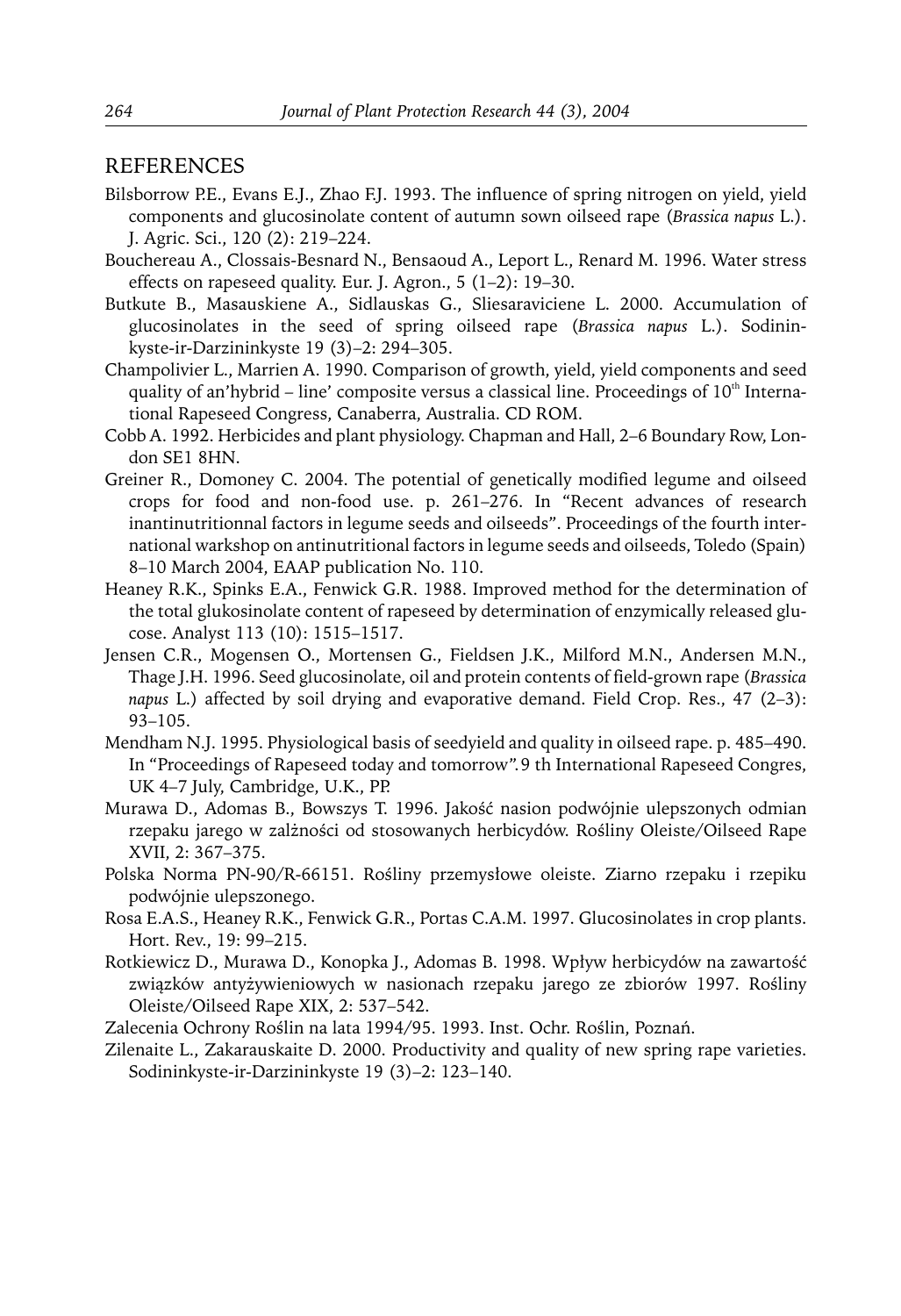# POLISH SUMMARY KSZTAŁTOWANIE SIĘ ZAWARTOŚCI GLUKOZYNOLANÓW W NASIONACH RZEPAKU JAREGO POD WPŁYWEM HERBICYDÓW

Badania polowe z rzepakiem jarym (*Brassica napus* var. *oleifera* f*. annua*) odmian Star i Lisonne prowadzono w latach 1995–1999 na terenie ZPD Bałcyny pod Ostródą, należącego do Uniwersytetu Warmińsko-Mazurskiego w Olsztynie.

Celem badań było określenie wpływu herbicydów stosowanych w rzepaku jarym na zawartość glukozynolanów w nasionach. Użyto następujące herbicydy zgodnie z zalecanymi dawkami: Triflurotox 250 SC, Alatrif 380 EC, Butisan 400 SC oraz Lontrel 300 SL.

Synteza uzyskanych wyników wykazała istotny wpływ warunków pogodowych na zawartość glukozynolanów w nasionach obu odmian rzepaku jarego. Nasiona odmiany Star gromadziły istotnie więcej glukozynolanów, w porównaniu z odmianą Lisonne, odpowiednio 15,96 i 12,33  $\mu$ mol g<sup>-1</sup> s.m.b. Analiza statystyczna wykazała, że herbicydy modyfikowały zawartość glukozynolanów w nasionach obu odmian rzepaku jarego. Istotny wzrost zawartości glukozynolanów (w porównaniu z obiektem kontrolnym) w nasionach obu odmian rzepaku jarego stwierdzono po zastosowaniu herbicydów: Triflurotox 250 SC (z 3 lat badań), Alatrif 380 EC (z 4 lat), a ich obniżenie po zastosowaniu preparatu Butisan 400 SC (z 4 lat badań).